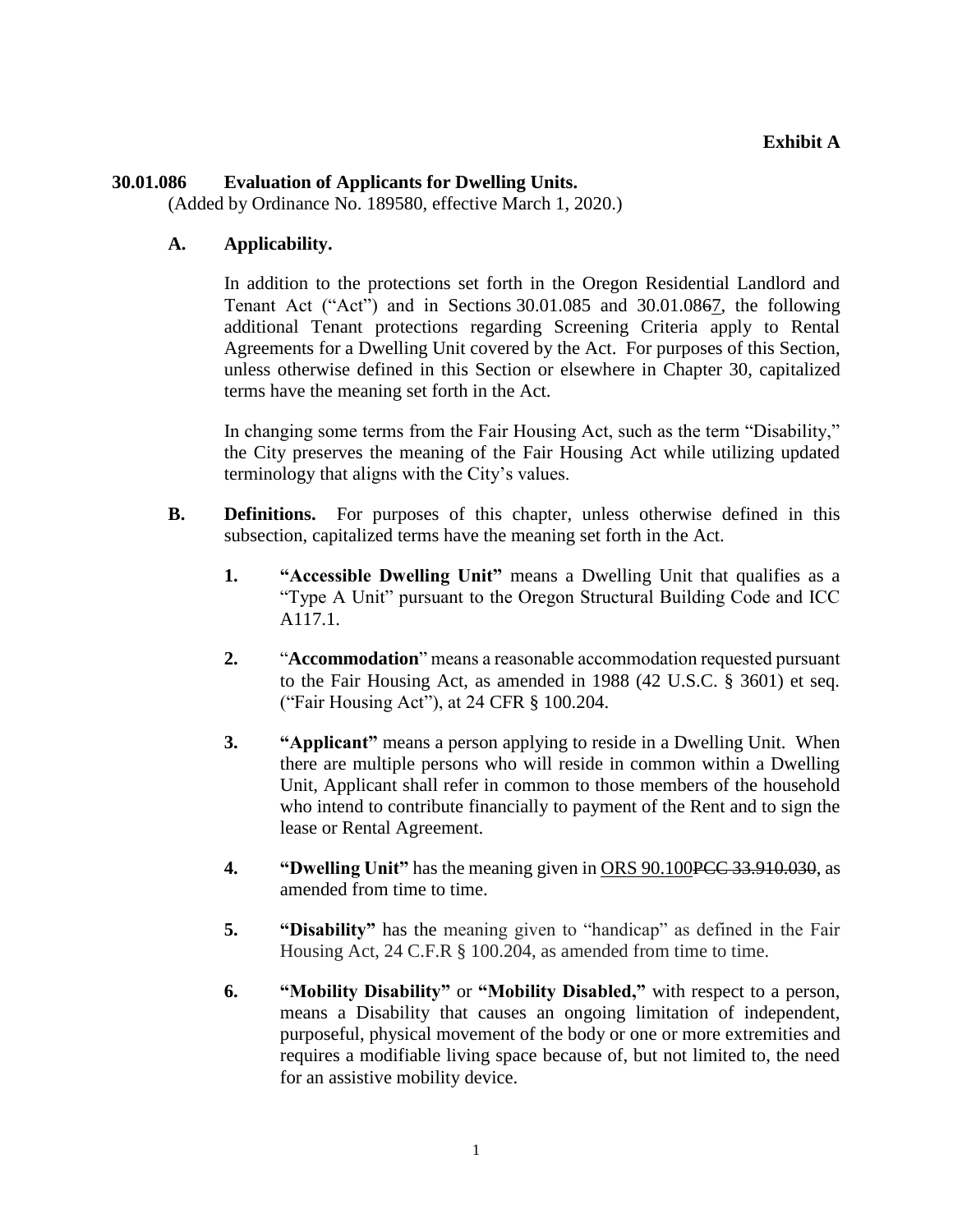- **7. "Modification"** means a reasonable modification requested pursuant to the Fair Housing Act, 24 C.F.R § 100.203, pertaining to the physical characteristics of a Dwelling Unit.
- **8. "Multnomah County Coordinated Access System"** means the system established by Multnomah County, Home Forward, the Joint Office of Homeless Services, and the City of Portland, and community partners to coordinate the referral and prioritization of high priority applicants for available Dwelling Units regulated as affordable housing by a federal, state or local government.
- **8.9. "Rules of Residency**" means an agreement that a Landlord (as defined in the Act) may require prospective Tenants of the Landlord's Dwelling Unit to acknowledge and sign that describes rules of conduct, and the rights and obligations of all adults residing in a Dwelling Unit. The Rules of Residency may be separate from or incorporated into a Rental Agreement and must comply with ORS 90.262.
- **9.10. "Screening Criteria"** means a written statement of any factors a Landlord considers in deciding whether to accept or reject an Applicant and any qualifications required for acceptance. "Screening or admission criteria" includes, but is not limited to, the rental history, character references, public records, criminal records, credit reports, credit references and incomes or resources of the Applicant.
- **10.11. "Supplemental Evidence"** means any written information submitted by the Applicant in addition to that provided on the Landlord's form application that the Applicant believes to be relevant to the Applicant's predicted performance as a Tenant.

# **C. Tenant Application Process; Generally.**

- **1.** Notice of Dwelling Unit Availability; Notice Content.
	- **a.** If a Landlord advertises a Dwelling Unit's availability, the Landlord must publish notices for rental of an the available Dwelling Unit at least 72 hours prior to the start of the date and time the Landlord will begin processing applications ("Open Application Period"). The notice must specify the following:
		- **(1)** When the Landlord will begin to process applications;
		- **(2)** A description of the factors the Landlord will consider in evaluating Applicants if the Landlord intends to charge a screening fee; and
		- **(3)** Whether an the available unit is an Accessible Dwelling Unit.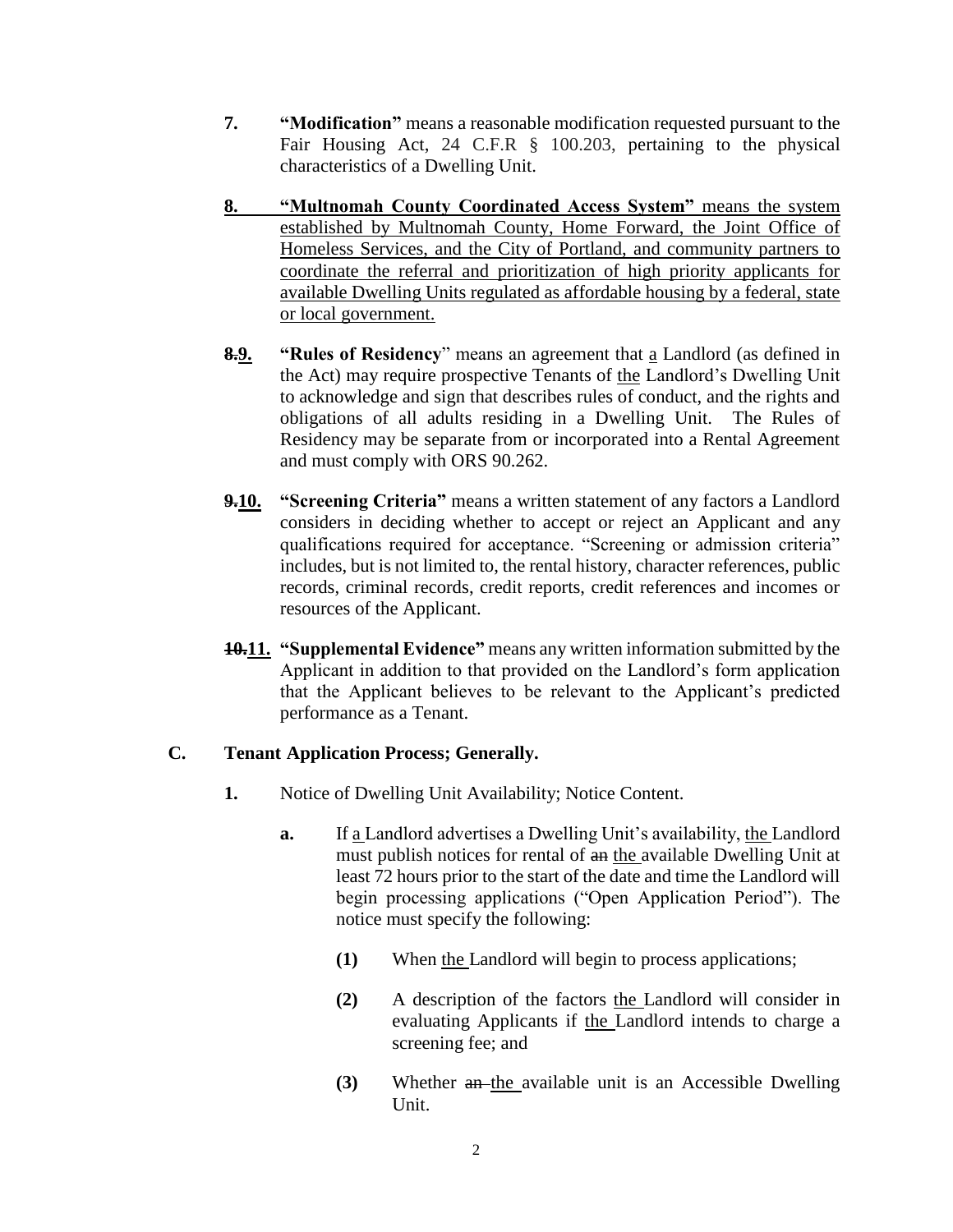- **b.** The Landlord's Notice may incorporate this information or may provide an address, website address, internet link, or other method of communicating this information to prospective Tenants.
- **2.** Order of Processing Applications.
	- **a.** Applications Received in Response to an Advertised Notice.
		- **(1)** At the start of the Open Application Period, a Landlord must digitally or manually record the date and time the Landlord received each complete application.
		- **(2)** With regard to any applications received earlier than the Open Application Period, the Landlord must digitally or manually record the date and time of such complete applications as 8 hours after the start of the Open Application Period.
		- **(3)** A Landlord may simultaneously process multiple applications but must accept, conditionally accept, or deny Applicants in order of receipt.
		- **(4)** A Landlord owning Dwelling Units within the City of Portland, may refuse to process the application of an Applicant who has verifiable repeated Rental Agreement violations with this Landlord if the most recent violation occurred within 365 days before the Applicant's submission date.
		- **(5)** A Landlord may refuse to process an application that is materially incomplete, that fails to include information concerning an Applicant's identification, income, or upon which an Applicant has intentionally withheld or misrepresented required information.
		- **(6)** Within 5 business days of receiving a request from an Applicant, a Landlord must provide the Applicant with a record of the date and time the Landlord received the complete Application.
	- **b.** Applications Processed from a Waitlist.
		- **(1)** If a Landlord maintains a waitlist for filling vacancies instead of advertising notice of vacancies, the Landlord must add names to the waitlist in the order of receipt.
		- **(2)** When members of a waitlist apply for a vacancy, a Landlord may simultaneously process multiple applications but must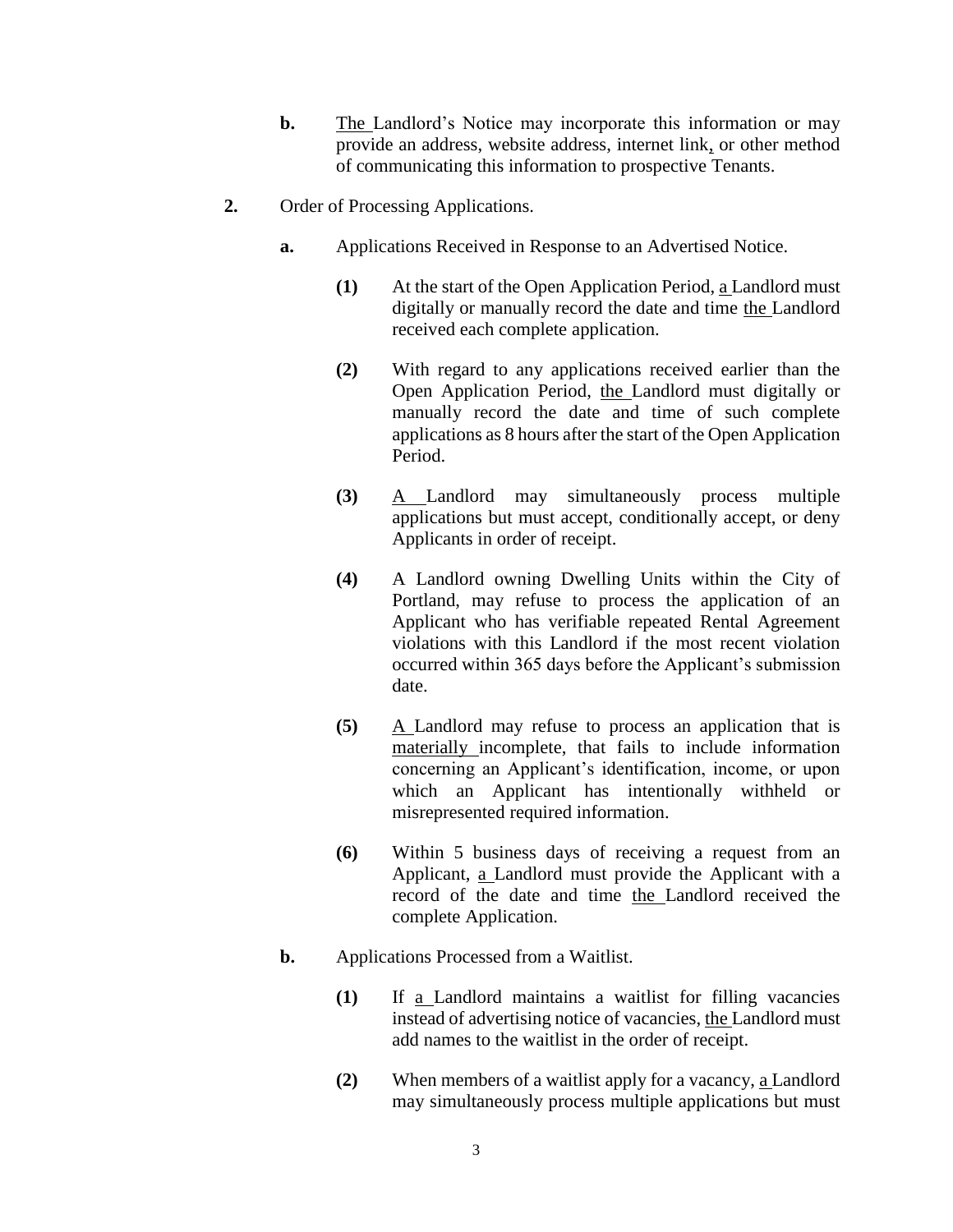accept, conditionally accept, or deny Applicants in order of receipt of a completed application.

- **c.** Applications for Accessible Dwelling Units.
	- **(1)** When, during the first 8 hours of the Open Application Period, a Landlord receives an application for an Accessible Dwelling Unit from an Applicant with a household member who self-identifies as that is Mobility Disabled, the Landlord must give priority to such application and accept, conditionally accept, or deny the Applicant prior to considering other Applicants.
	- **(2)** If there are multiple Applicants for an Accessible Dwelling Unit with a family household member that is Mobility Disabled, the Landlord must accept, conditionally accept, or deny such applications in order of receipt, but prior to processing completed applications for Applicants without household members that are Mobility Disabled.
- **d.** The requirements of this Subsection C. do not apply to applications for Dwelling Units regulated as affordable housing by a federal, state or local government for households that earn no more than 80 percent of the median household income that and are leased through a lottery or preference process, or through the Multnomah County Ceoordinated Aaccess Ssystem used to lease up residential buildings with Rents at 80 percent Median Family Income, or lower.
- **e.** Upon a Landlord's approval and the Applicant's acceptance of the Dwelling Unit, the Applicant and the Landlord must enter into a Rental Agreement. The Landlord may require all adult Tenants or persons intending to occupy the Dwelling Unit to sign Rules of Residency.
- **3.** Content of Landlord Application Forms. Landlord Application forms for rental of a vacant Dwelling Unit must include the following:
	- **a.** An opportunity on the application for an Applicant to affirmatively indicate a Mobility Disability or other Disability Status;
	- **b.** A City of Portland Notice to Applicants relating to a Tenant's right to request a Modification or Accommodation;
	- **c.** A City of Portland Notice to Applicants referencing where an Applicant could obtain the Portland Housing Bureau (PHB)'s Statement of Applicant Rights;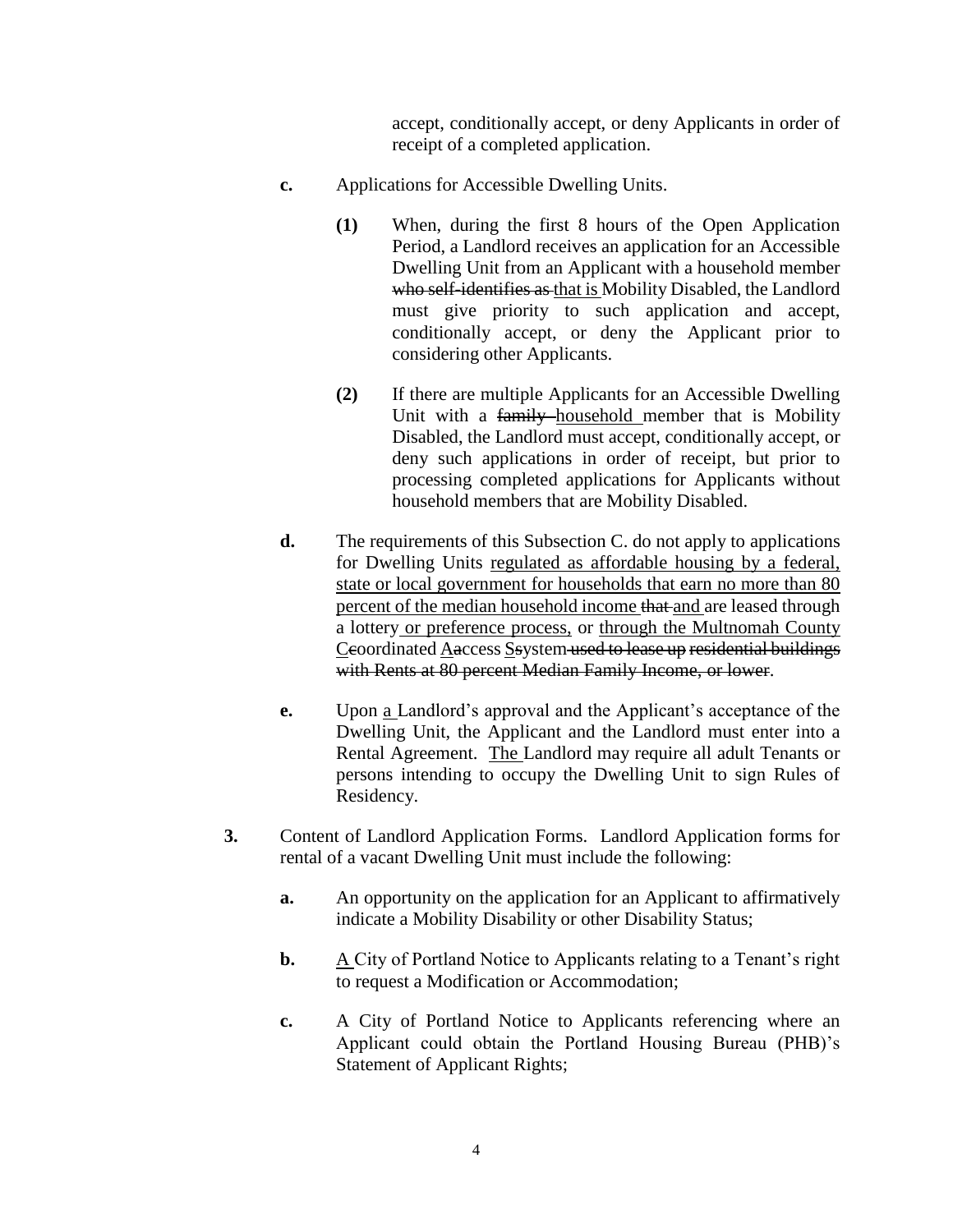- **d.** If the Landlord charges a screening fee, a description of the Landlord's Screening Criteria and evaluation process; and
- **e.** An opportunity for Applicant to include Supplemental Evidence for the Landlord's consideration to mitigate potentially negative screening results.
- **D. General Screening Process.** Landlords must apply the General Screening Process described in this Subsection D. but may screen Applicants using additional Screening Criteria. If applying additional Screening Criteria, the Landlord must: 1) use a Screening Criteria no more prohibitive to the Tenant than the low-barrier criteria ("Low-Barrier Criteria") described in Subsection E.; or 2) use a Screening Criteria of the Landlord's choosing ("Landlord's Screening Criteria"); however, when using the Landlord's Screening Criteria, a Landlord must conduct an individual assessment ("Individual Assessment") in accordance with the requirements of Subsection F, before denying an Applicant.

A Landlord must comply with the following General Screening Process:

- **1.** Applicant Identification. A Landlord may not reject an application as incomplete because an Applicant or member of the Applicant's household does not produce a social security number or prove lawful presence in the U.S. A Landlord may not inquire about the immigration status of a member of the Applicant's household or require proof of their lawful presence in the U.S. A Landlord must accept any of the following, or a combination thereof, to verify the name, date of birth, and photo of the Applicant:
	- **a.** Evidence of Social Security Number (SSN Card);
	- **b.** Valid Permanent Resident Alien Registration Receipt Card;
	- **c.** Immigrant Visa;
	- **d.** Individual Tax Payer Identification Number (ITIN);
	- **e.** Non-immigrant visa;
	- **f.** Any government-issued identification regardless of expiration date; or
	- **g.** Any non-governmental identification or combination of identifications that would permit a reasonable verification of identity.
- **2.** Financial Responsibility of Applicant.When there are multiple persons who will reside in common within a Dwelling Unit, the persons may choose which adults will be the Applicants financially responsible for the Dwelling Unit and which will be the Tenants with no financial responsibility ("Non-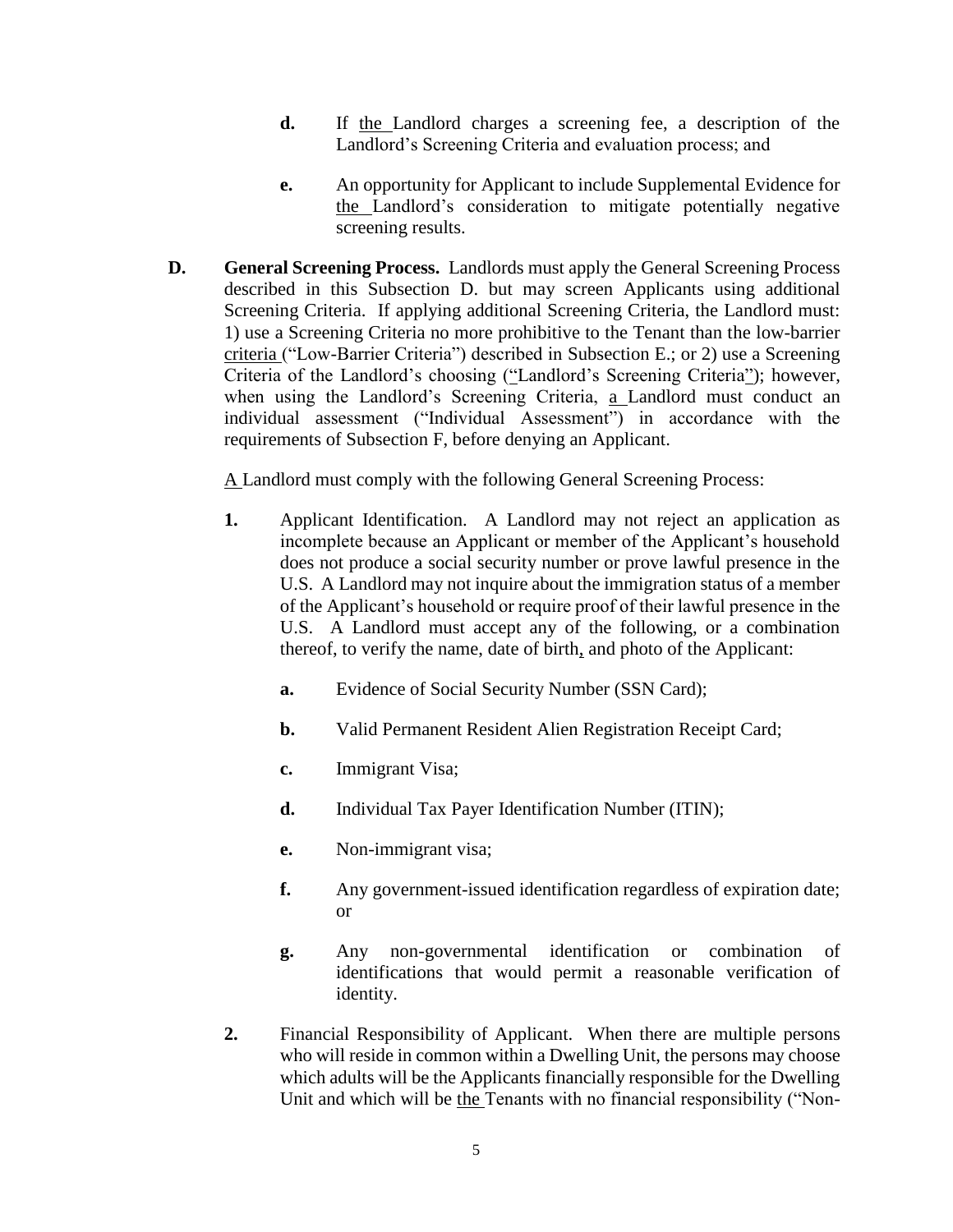Applicant Tenant"). The Landlord may screen only an Applicant for financial responsibility, and not the a Non-Applicant Tenant

- **a.** A Landlord may require an Applicant to demonstrate a monthly gross income of up to but not greater than 2.5 times the amount of the Rent for the Dwelling Unit when the monthly Rent amount is below the maximum monthly rent for a household earning no more than 80 percent of the median household income 80 percent MFI as published annually by the Portland Housing Bureau.
- **b.** A Landlord may require an Applicant to demonstrate a monthly gross income of up to, but not greater than 2 times the amount of the Rent for the Dwelling Unit when the monthly Rent amount is at or above the maximum monthly rent for a household earning no more than 80 percent of the median household income 80 percent MFI or more as published annually by the Portland Housing Bureau.
- **c.** For the purposes of this subsection, a Landlord's evaluation of an Applicant's income to Rent ratio must:
	- **(1)** Include all income sources of an Applicant, including, but not limited to, wages, rent assistance (non-governmental only), and monetary public benefits. The Landlord may also choose to consider verifiable friend or family assistance;
	- **(2)** Calculate based on a rental amount that is reduced by the amount of any local, state, or federal government rent voucher or housing subsidy available to the Applicant; and
	- **(3)** Be based on the cumulative financial resources of all Applicants.
- **d.** If an Applicant does not meet the minimum income ratios as described in Subsection 2.a. and 2.b. above, a Landlord may require additional and documented security from a guarantor, or in the form of an additional Ssecurity Ddeposit pursuant to Subsection 30.01.087 A. The Landlord shall communicate this conditional approval to the Applicant in writing and indicate the amount of the additional security. Applicant will have no less than 48 hours after the communication of conditional approval to accept or decline this opportunity.
- **e.** If a Landlord chooses to require additional documented security from a guarantor, the Landlord may require the guarantor to demonstrate financial capacity. If the guarantor is a friend or family member, the Landlord cannot require the guarantor to have income greater than  $3x$  times the Rent amount. The Landlord may not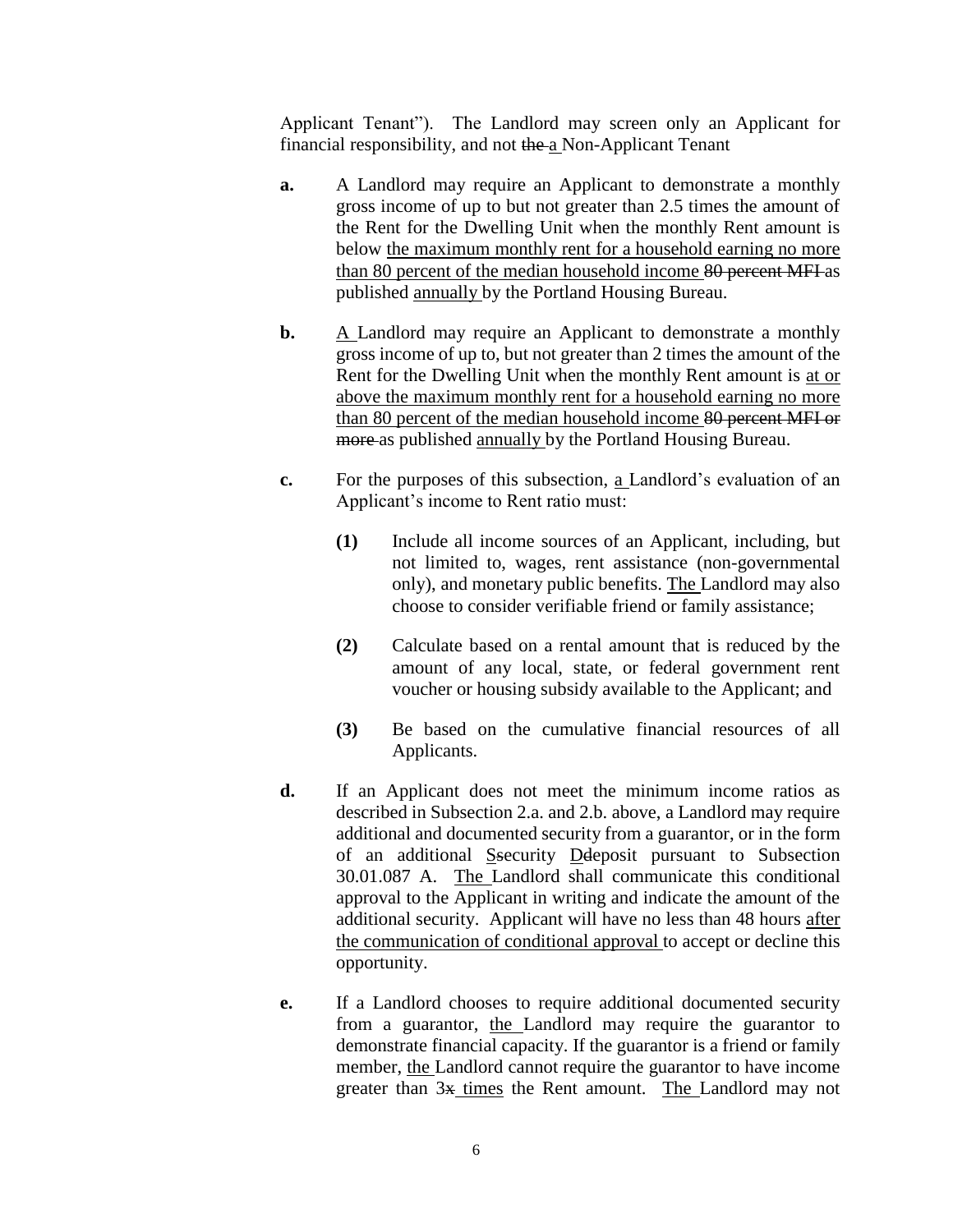require an Applicant's guarantor agreement to exceed the term of the Rental Agreement.

- **3.** Evaluating Adult Tenants Who are Not Applicants. A Landlord may screen an adult Non-Applicant Tenant who will reside with an Applicant in a Dwelling Unit but who is not responsible for paying the Rent, only for factors related to maintaining the property, and for conduct consistent with the health, safety, or peaceful enjoyment of the premises by other residents or the Landlord and to evaluate prospective Tenants' ability to comply with the Landlord's Rules of Residency. A Landlord may not screen a Non-Applicant Tenant for financial responsibility.
- **4.** Application Denial Generally.
	- **a.** A Landlord may deny any Applicant or Non-Applicant Tenant in accordance with the requirements of Section 30.01.086 and all applicable federal, state, and local laws.
	- **b.** If an Applicant qualifies for a Dwelling Unit, the Landlord may not deny that Applicant based on the denial of a Non-Applicant Tenant that the Applicant included on the application. Instead, the Landlord must allow the qualifying Applicant to accept the Dwelling Unit without the Non-Applicant Tenant.
	- **c.** An Applicant's request for reasonable Modification or Accommodation for a Disability, or the nature of the Modification or Accommodation requested, may not be a factor for a Landlord's denial of an Applicant.
- **5.** Communication of Determination.Within 2 weeks after a Landlord or its screening company completes its evaluation of an Applicant, the Landlord must provide Applicant with a written communication of acceptance, conditional acceptance, or denial and in the case of a conditional acceptance or denial, describe the basis for the decision.
- **6.** Disability Related Modification Requests.
	- **a.** An Applicant with a Disability that is otherwise approved through the screening process and requests a Modification may not be denied housing based solely on a Landlord's denial of a requested Modification.
	- **b.** If a Landlord denies an Applicant's Modification request, the Landlord must provide the Applicant 2 successive 24-hour periods within which to request alternative Modifications.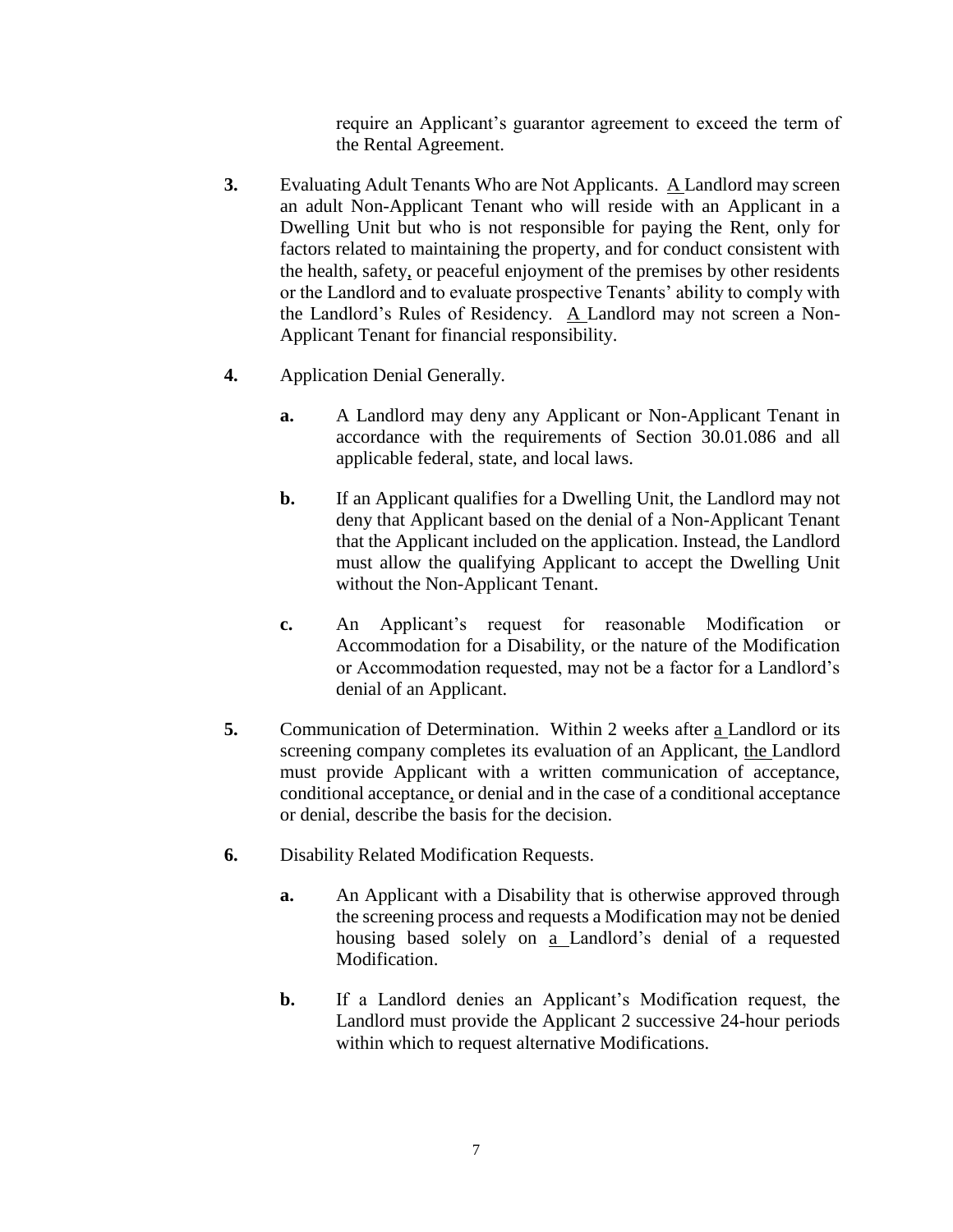- **c.** If no reasonable Modification can be made to the Dwelling Unit to address the Applicant's Disability, the Applicant, if otherwise eligible, may accept the Dwelling Unit without Modification.
- **7.** Screening Fees.In addition to the requirements of ORS Chapter 90.295, the following apply:
	- **a.** If a Landlord conducts all of an Applicant screening through professional screening company, the Landlord must not charge Applicant a screening fee greater than that charged by the screening company.
	- **b.** If a Landlord conducts some but not all of an Applicant screening through the use of a professional screening company, the Landlord must not charge Applicant a screening fee that is more than 25 percent greater than the cost charged by the screening company.
	- **c.** If a Landlord conducts all of an Applicant screening and does not use the screening services of a professional screening company, the Landlord must not charge Applicant a screening fee that exceeds 10 percent more than the cost for a professional screening company serving the Portland-Metro area to complete the same work.
- **8.** Appeals. A Landlord must offer the Applicant an opportunity for appeal for 30 days following the denial of an Application. The Landlord's appeal process must:
	- **a.** Provide the Applicant the opportunity to correct, refute, or explain negative information that formed the basis of the Landlord's denial;
	- **b.** Prequalify the Applicant for rental opportunities at the Landlord's properties for the 3 months following the date a Landlord approves an application reviewed on appeal; and
	- **c.** Waive the Applicant's screening fee for the 3 months following the approved appeal. Prior to waiving the screening fee, the Landlord may require the Applicant to self-certify that no conditions have materially changed from those described in the Landlord's approved application.
- **E. Applicant Evaluation; Encouraging Most Inclusive Evaluation Process.** If applying a Screening Criteria to an Applicant in addition to the General Evaluation Screening Process, a Landlord is encouraged to apply criteria consistent with, or less prohibitive than, the Low-Barrier Screening Criteria ("Low Barrier") described in Subsection E. below. If the Landlord applies any single criterion more prohibitive than any of the Low Barrier Ceriteria listed in Subsection E.1.a.-c. below, then the Landlord must apply the Individual Assessment process as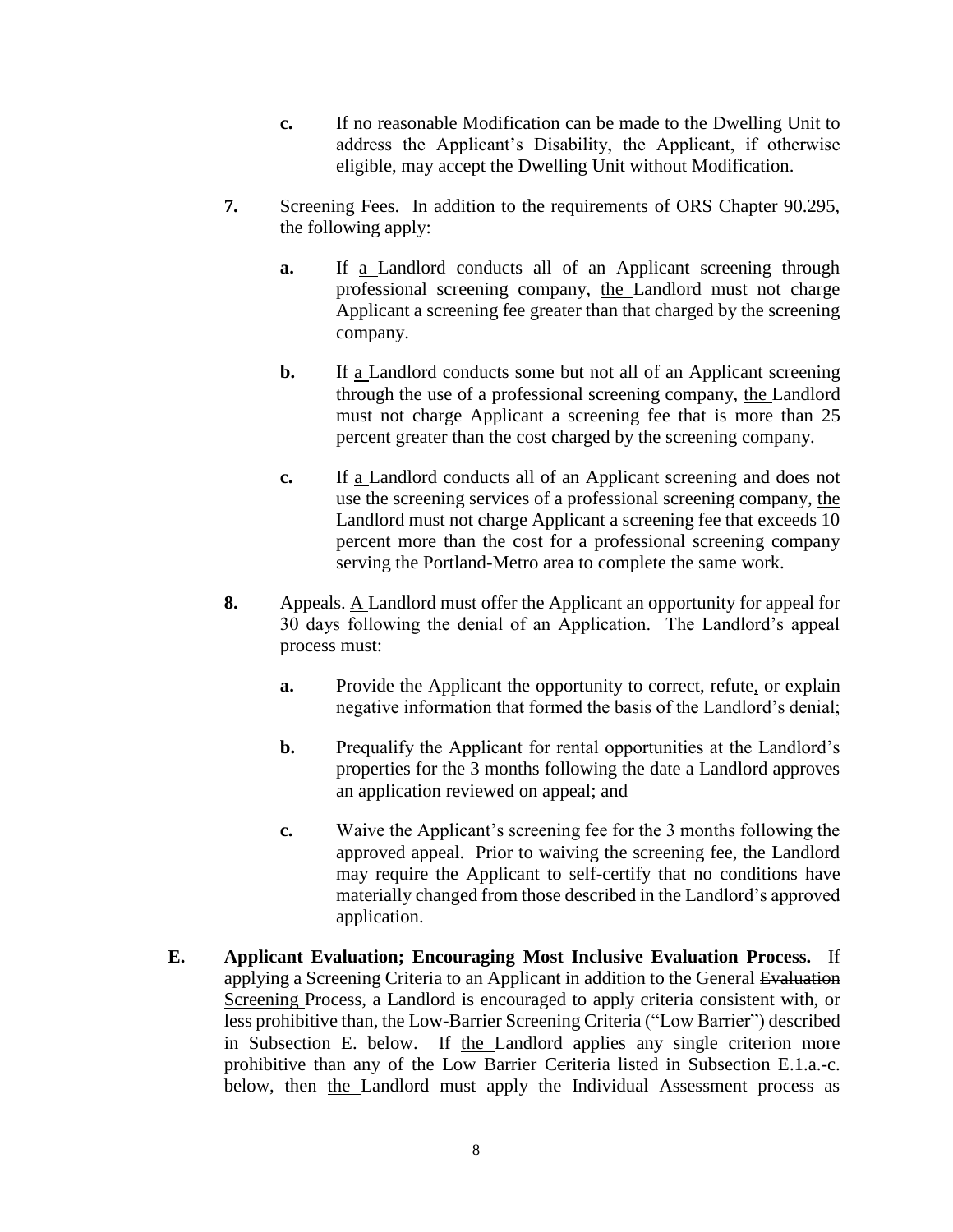described in Subsection F. In applying Low-Barrier Criteria, Landlords must comply with all applicable Ffederal, Sstate, and Llocal Llaws.

- **1.** Low-Barrier Screening Criteria. In adopting Low-Barrier Criteria, Landlords agree not to reject Applicants for:
	- **a.** Criminal History:
		- **(1)** An arrest that did not result in conviction, unless the resulting charge is pending on the date of the Application;
		- **(2)** Participation in or completion of a diversion or a deferral of judgment program;
		- **(3)** A conviction that has been judicially dismissed, expunged, voided, or invalidated;
		- **(4)** A conviction for a crime that is no longer illegal in the State of Oregon;
		- **(5)** A conviction or any other determination or adjudication issued through the juvenile justice system;
		- **(6)** A criminal conviction for misdemeanor offenses for which the dates of sentencing are older than 3 years from the date of the Application, excluding court-mandated prohibitions that are present at the property for which the Applicant has applied; or
		- **(7)** A criminal conviction for a felony offense for which the dates of sentencing are older than 7 years from the date of the Application, excluding court-mandated prohibitions that are present at the property for which the Applicant has applied.
	- **b.** Credit History:
		- **(1)** A credit score of 500 or higher;
		- **(2)** Insufficient credit history, unless the Applicant in bad faith withholds credit history information that might otherwise form the basis for a denial;
		- **(3)** Negative information provided by a consumer credit reporting agency indicating past-due unpaid obligations in amounts less than \$1,000;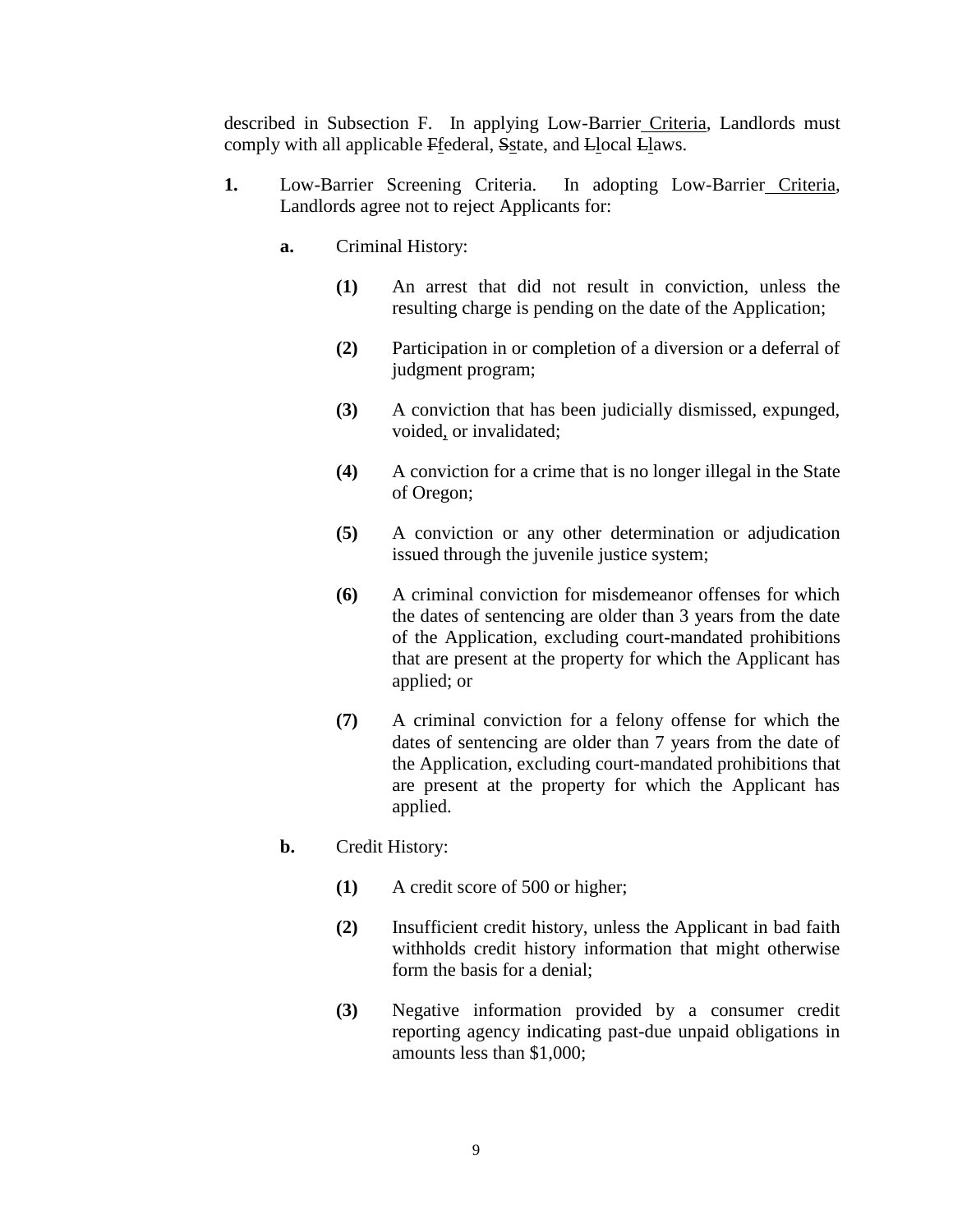- **(4)** Balance owed for prior rental property damage in an amount less than \$500;
- **(5)** A Bankruptcy filed by the Applicant that has been discharged;
- **(6)** A Chapter 13 Bankruptcy filed by the Applicant under an active repayment plan; or
- **(7)** Medical or education/vocational training debt.

### **c.** Rental History:

- **(1)** An action to recover possession pursuant to ORS 105.105 to 105.168 if the action:
	- **(a)** Was dismissed or resulted in a general judgment for the Applicant before the Applicant submitted the application;
	- **(b)** Resulted in a general judgment against the Applicant that was entered 3 or more years before the date of the Application;
	- **(c)** Resulted in a general judgment against the Applicant that was entered fewer than 3 years before the date of the Application if:
		- **(i)** The termination of tenancy upon which the action was based was without cause (nocause eviction); or
		- **(ii)** The judgment against the Applicant was a default judgment due to a failure to appear, and the Applicant presents credible evidence to the Landlord that the Applicant had already vacated the unit upon which the action was based at the time notice of the action was served.
	- **(d)** Resulted in a judgment or court record that was subsequently set aside or sealed pursuant to procedures in state law.
- **(2)** Any information that the Landlord obtains from a verbal or written rental reference check with the exception of defaults in Rent, 3 or more material violations of a Rental Agreement within one year prior to the date of the Application that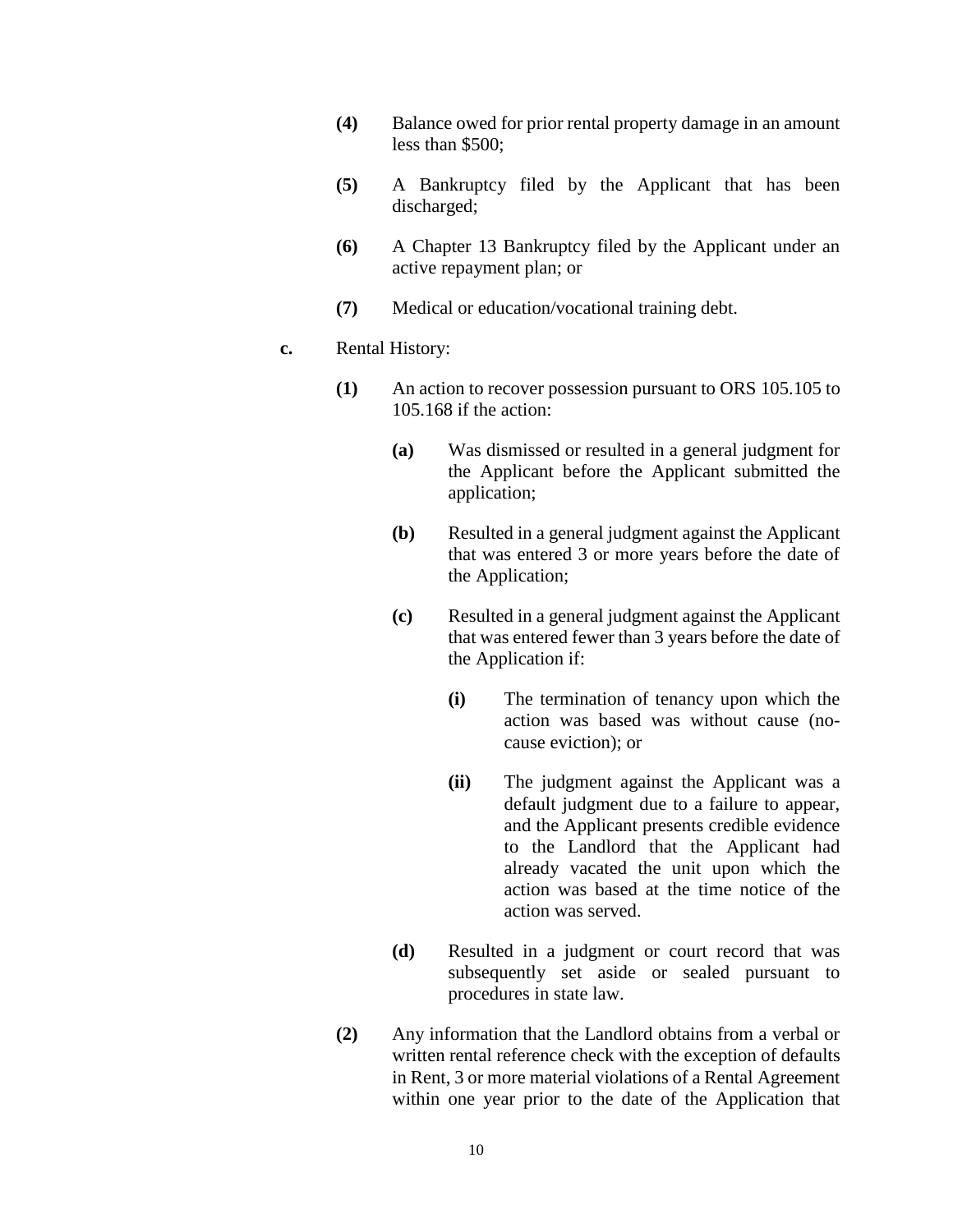resulted in notices issued to the Tenant, outstanding balance due to the Landlord, or lease violations that resulted in a termination with cause; or

- **(3)** Insufficient rental history, unless the Applicant in bad faith withholds rental history information that might otherwise form a basis for denial.
- **2.** Evaluation Denial; Low-Barrier.
	- **a.** When denying an Applicant using the Low-Barrier Ceriteria described in this Subsection, a Landlord must provide to the Applicant a written statement of reasons for denial in accordance with ORS 90.304(1).
	- **b.** Before denying an Applicant for criminal history using the Low-Barrier Ceriteria described in this Subsection, a Landlord must consider Supplemental Evidence provided by the Applicant if provided at the time of application submittal.
- **F. Individual Assessment.** A Landlord that applies the Landlord's Screening Criteria which is more prohibitive than the Low-Barrier Ceriteria as described in Subsection E. above, must conduct an Individual Assessment for any basis upon which the Landlord intends to deny an application, before issuing a denial to an Applicant.
	- **1.** Consideration of Supplemental Evidence; Individual Assessment.In evaluating an Applicant using the Individual Assessment, a Landlord must accept and consider all Supplemental Evidence, if any is provided with a completed application to explain, justify or negate the relevance of potentially negative information revealed by screening. When evaluating the effect of Supplemental Evidence on a Landlord's decision of acceptance or denial of an Applicant, In evaluating an Applicant using the Individual Assessment, the Landlord must also consider:
		- **a.** The nature and severity of the incidents that would lead to a denial;
		- **b.** The number and type of the incidents;
		- **c.** The time that has elapsed since the date the incidents occurred; and
		- **d.** The age of the individual at the time the incidents occurred.
	- **2.** Denial; Individual Assessment. After performing an Individual Assessment, a Landlord may deny the Applicant, so long as:
		- **a.** The denial is non-discriminatory in accordance with the Fair Housing Act;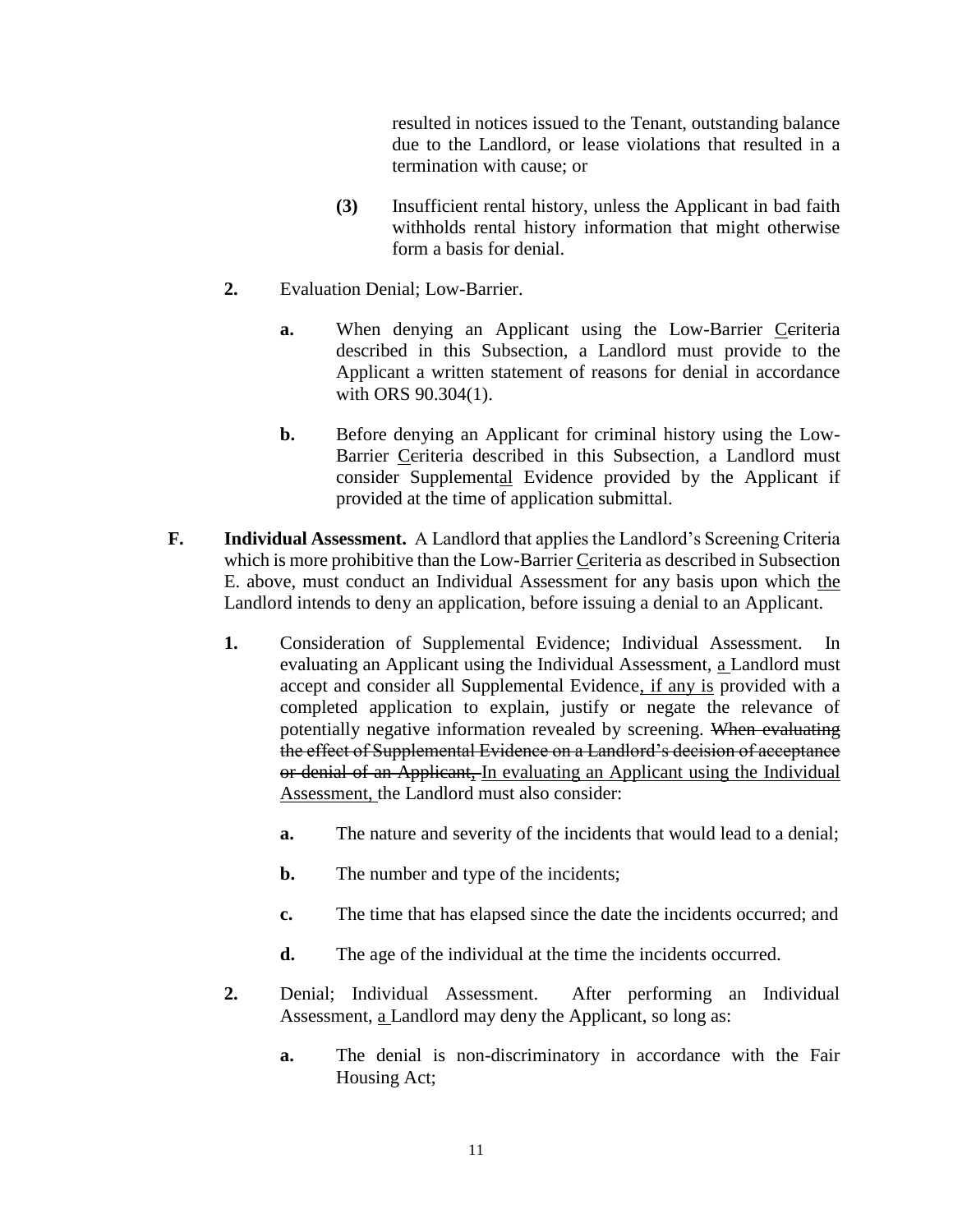- **b.** The denial is in accordance with Subsection D. of this Code and all other applicable federal, state, and local laws;
- **c.** The Landlord provides a written "Notice of Denial" to the Applicant within 2 weeks of the denial that meets the requirements of ORS 90.304, Subsection D.4. above, and includes an explanation of the basis for denial, an explanation of the reasons that the Supplemental Evidence did not adequately compensate for the factors that informed the Landlord's decision to reject the application; and
- **d.** The notice of denial is issued to the Applicant by the Landlord.

## **G. Exemptions**

- **1.** Section 30.01.086 does not apply to a process for leasing for a Dwelling Unit that is:
	- **a.** Regulated as affordable housing by a federal, state or local government for households that earn no more than 80 percent of the median household income and is Ssubject to a the Multnomah County Ceoordinated  $\overline{\text{Aaccess}}$  Ssystem or a formal referral agreement between a Landlord and a non-profit service provider or government agency working to place low income or vulnerable Tenants into housing;
	- **b.** Not rented to, or advertised for rental to the general public, including advertisements on online platforms with or without a fee; or
	- **c.** Shared with a Landlord, roommate, or a sub-lessor using the Dwelling Unit as a primary residence, where the Dwelling Unit is defined by PCC 33.910, and not by ORS 90.100; or shared with an existing Tenant with a separate Rental Agreement for the same Dwelling Unit, where the Dwelling Unit is defined by PCC 33.910, and not by ORS 90.100; or
	- **d.** Tenancies where the Applicant would occupy one Dwelling Unit in a Duplex where the Landlord's principal residence is the second Dwelling Unit in the same Duplex; or
	- **e.** Tenancies where the Applicant would occupy an Accessory Dwelling Unit, as defined by PCC 33.205, that is subject to the Act in the City of Portland so long as the owner of the Accessory Dwelling Unit lives on the site<sub>r</sub>, or Tenancies where the owner occupies the Accessory Dwelling Unit and the Dwelling Unit the Applicant would occupy is on the site.